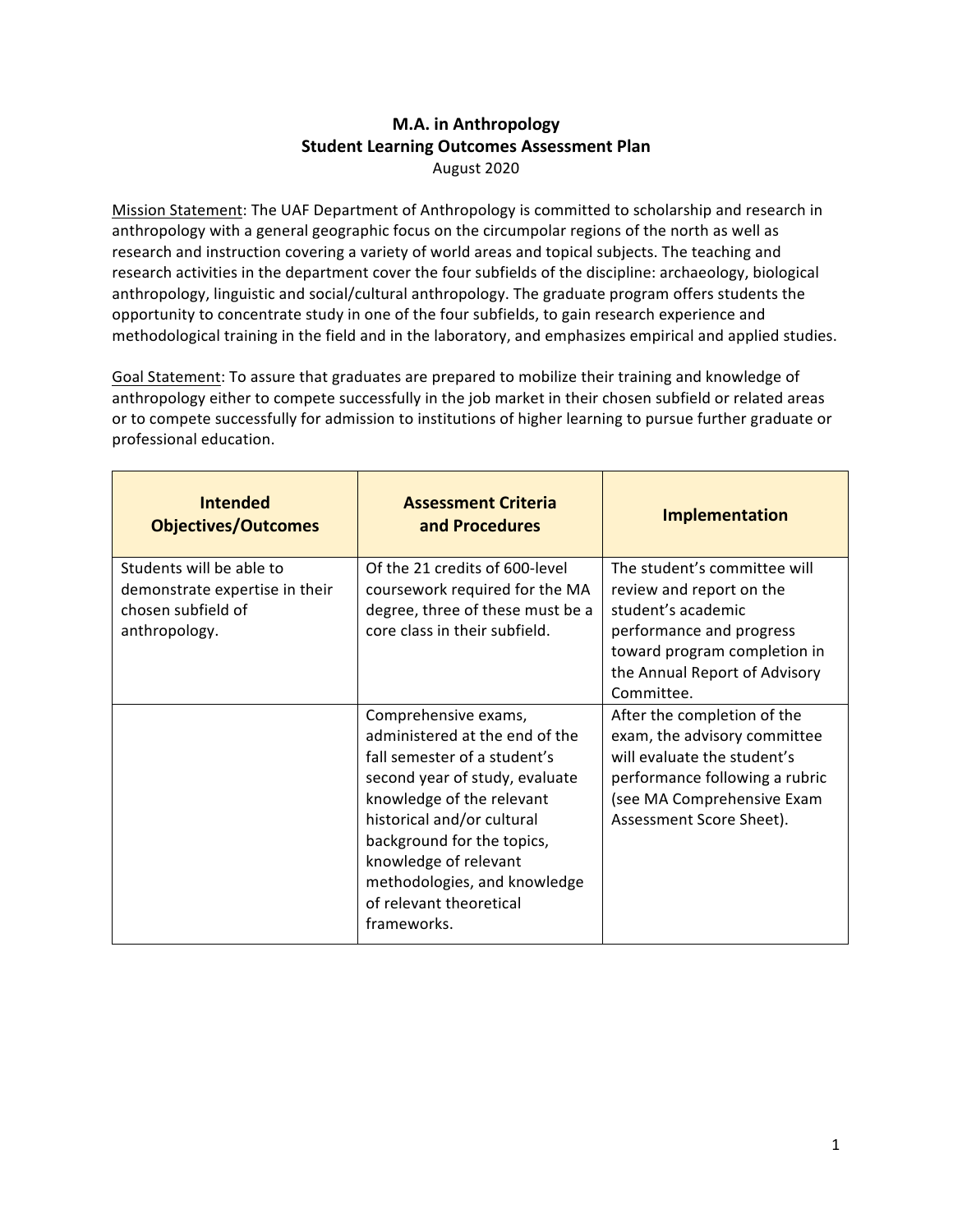|                                                                                                                                                        | Master's theses demonstrate<br>students' mastery of a specific<br>topic of inquiry within their<br>subfield.                                                                                                                                      | The student's advisory<br>committee and department<br>faculty in attendance will<br>complete the Program Learning<br>Assessment Score Sheet -<br>Thesis and Dissertation Defense<br>and submit to the Graduate<br>Program Coordinator for<br>outcomes assessment.<br>The student's advisory<br>committee will not allow the<br>student to schedule a defense<br>until the committee is satisfied<br>that the student's thesis<br>demonstrates mastery of their |
|--------------------------------------------------------------------------------------------------------------------------------------------------------|---------------------------------------------------------------------------------------------------------------------------------------------------------------------------------------------------------------------------------------------------|----------------------------------------------------------------------------------------------------------------------------------------------------------------------------------------------------------------------------------------------------------------------------------------------------------------------------------------------------------------------------------------------------------------------------------------------------------------|
|                                                                                                                                                        |                                                                                                                                                                                                                                                   | topic.                                                                                                                                                                                                                                                                                                                                                                                                                                                         |
| Students will be fluent in the<br>research methodologies<br>associated with their subfield<br>and will be able to apply them<br>to their own research. | Students will be required to take<br>one methods-focused class<br>related to their subfield.                                                                                                                                                      | The student's advisory<br>committee will review the<br>student's performance in the<br>methods course based on the<br>grade assigned by the instructor<br>of record and discussion with<br>the student during the annual<br>committee meeting. The<br>advisory committee will<br>evaluate the student's<br>knowledge of relevant<br>methodologies as applied in the<br>thesis using a rubric (see Thesis<br>SLOA rubric).                                      |
| Students will have a general<br>knowledge of the four fields of<br>anthropology.                                                                       | Students are required to take<br>Anth 629 (3cr) covering research<br>orientations, evidence and<br>argumentation across the four<br>subfields.                                                                                                    | The instructor of record will<br>assess the student's general<br>cross-subfield knowledge<br>according to the course<br>evaluation criteria.                                                                                                                                                                                                                                                                                                                   |
| Students will be flexible thinkers<br>and able to make connections<br>between their subfield and at<br>least one other subfield.                       | Students will be required to take<br>at least one class outside of<br>their subfield.<br>Master's theses will engage with<br>or be informed by literature,<br>methodology or theoretical<br>insights from at least one of the<br>other subfields. | Their grade reflects their<br>performance in the class. In<br>addition, the advisory<br>committee will evaluate the<br>student's ability to integrate<br>knowledge from beyond their<br>subfield in the MA<br>comprehensive exam rubric (see<br><b>Graduate Program Learning</b><br>Assessment Score Sheet<br>MA Comprehensive Exam)                                                                                                                           |